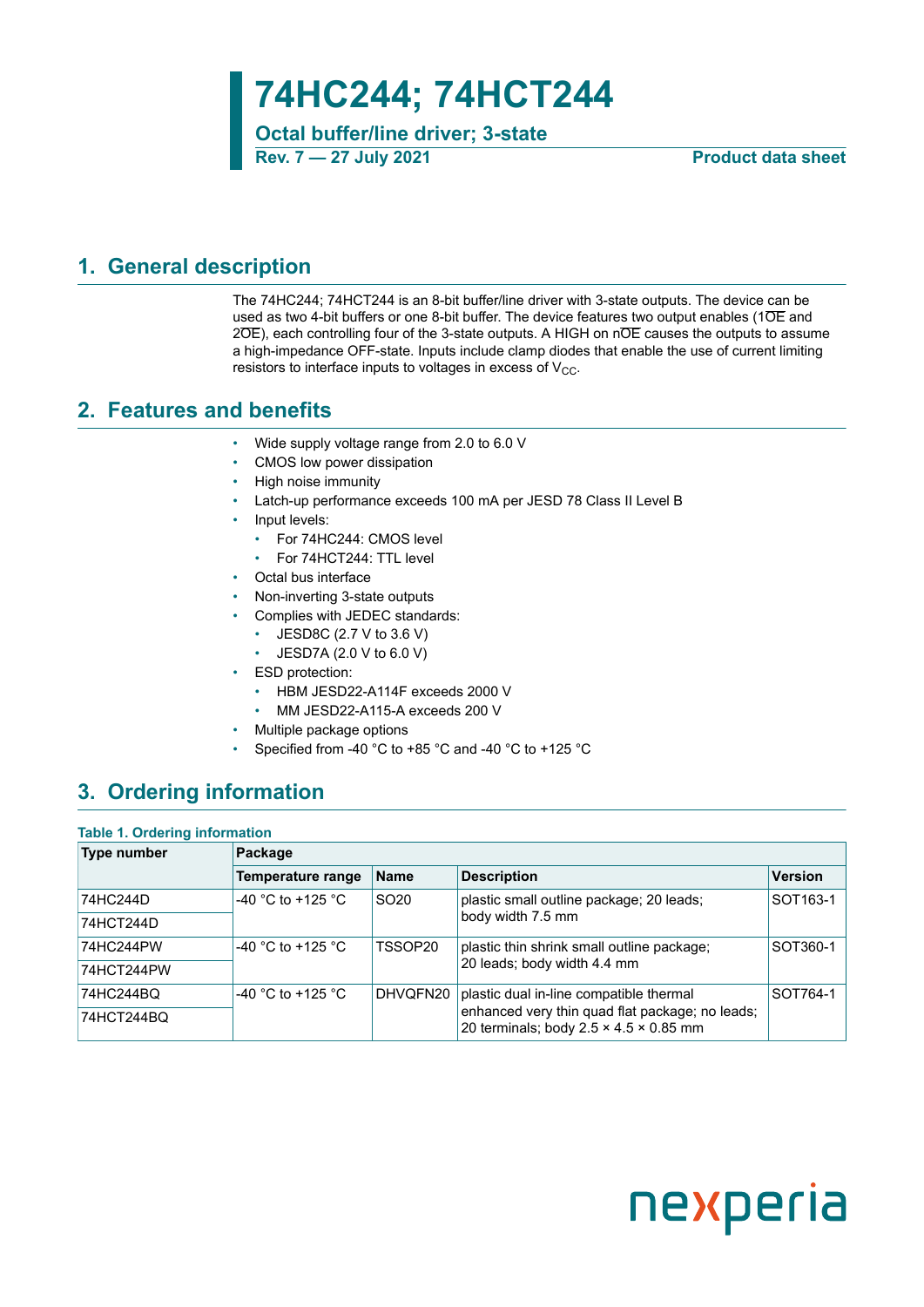# <span id="page-1-0"></span>**4. Functional diagram**

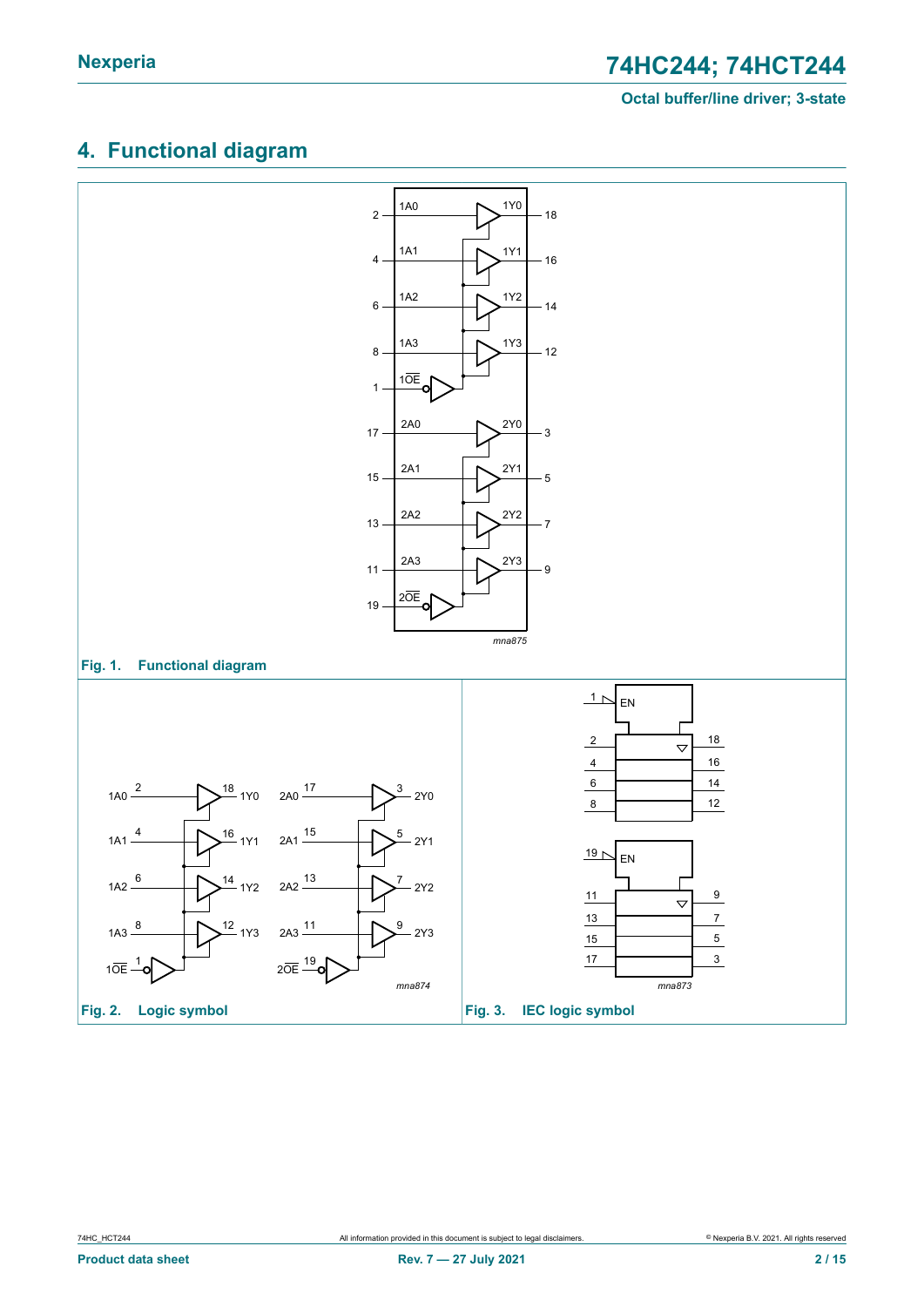### <span id="page-2-0"></span>**5. Pinning information**



### <span id="page-2-1"></span>**5.1. Pinning**

### <span id="page-2-2"></span>**5.2. Pin description**

| Table 2. PIN description |                |                                  |  |  |  |  |  |
|--------------------------|----------------|----------------------------------|--|--|--|--|--|
| Symbol                   | <b>Pin</b>     | <b>Description</b>               |  |  |  |  |  |
| 10E, 20E                 | 1, 19          | output enable input (active LOW) |  |  |  |  |  |
| 1A0, 1A1, 1A2, 1A3       | 2, 4, 6, 8     | data input                       |  |  |  |  |  |
| 2Y0, 2Y1, 2Y2, 2Y3       | 3, 5, 7, 9     | bus output                       |  |  |  |  |  |
| <b>GND</b>               | 10             | ground (0 V)                     |  |  |  |  |  |
| 2A0, 2A1, 2A2, 2A3       | 17, 15, 13, 11 | data input                       |  |  |  |  |  |
| 1Y0, 1Y1, 1Y2, 1Y3       | 18, 16, 14, 12 | bus output                       |  |  |  |  |  |
| $V_{\rm CC}$             | 20             | supply voltage                   |  |  |  |  |  |

**Table 2. Pin description**

# <span id="page-2-3"></span>**6. Functional description**

#### **Table 3. Function table**

*H = HIGH voltage level; L = LOW voltage level; X = don't care; Z = high-impedance OFF-state.*

| $\frac{Input}{n\overline{OE}}$ | <b>Output</b> |     |
|--------------------------------|---------------|-----|
|                                | nAn           | nYn |
| . .                            |               |     |
| . .                            | . .           | н   |
| ١H                             | $\lambda$     |     |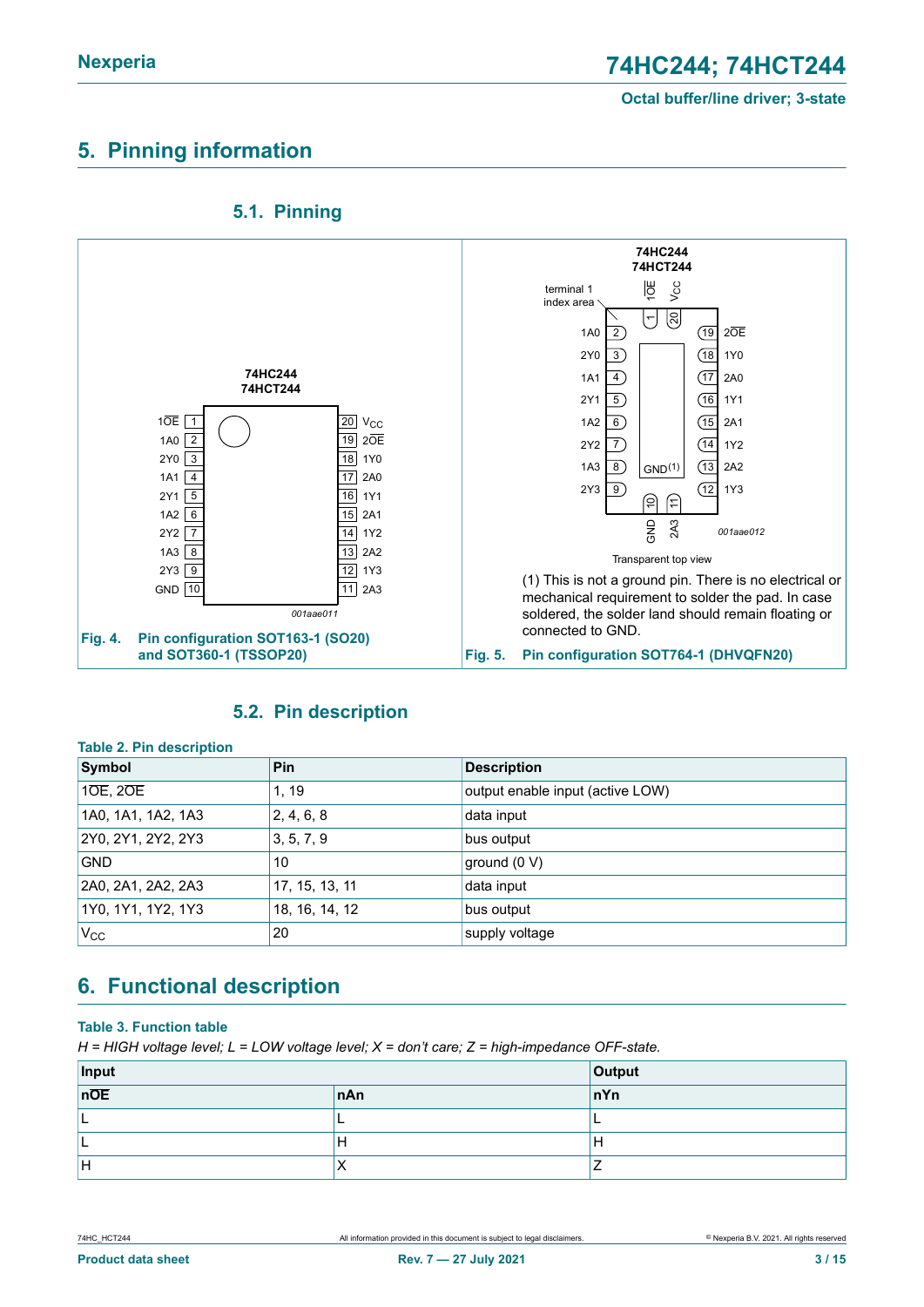### <span id="page-3-2"></span><span id="page-3-0"></span>**7. Limiting values**

#### <span id="page-3-1"></span>**Table 4. Limiting values**

In accordance with the Absolute Maximum Rating System (IEC 60134). Voltages are referenced to GND (ground = 0 V).

|                                           | <b>Symbol Parameter</b> | <b>Conditions</b>                                               | Min                      | <b>Max</b>     | Unit        |
|-------------------------------------------|-------------------------|-----------------------------------------------------------------|--------------------------|----------------|-------------|
| $V_{CC}$                                  | supply voltage          |                                                                 | $-0.5$                   | $+7$           | $\vee$      |
| $I_{IK}$                                  | input clamping current  | $V_1$ < -0.5 V or $V_1$ > $V_{CC}$ + 0.5 V                      | $\overline{\phantom{a}}$ | ±20            | mA          |
| $I_{OK}$                                  | output clamping current | $V_{\Omega}$ < -0.5 V or $V_{\Omega}$ > $V_{\text{CC}}$ + 0.5 V | $\overline{\phantom{a}}$ | ±20            | mA          |
| I <sub>O</sub>                            | output current          | $-0.5 V < VO < VCC + 0.5 V$                                     | $\overline{\phantom{a}}$ | ±35            | mA          |
| $I_{\rm CC}$                              | supply current          |                                                                 | $\overline{\phantom{a}}$ | 70             | mA          |
| <b>I</b> GND                              | ground current          |                                                                 | $-70$                    | $\blacksquare$ | mA          |
| ${ }^{\shortmid }\mathsf{T}_{\text{stg}}$ | storage temperature     |                                                                 | $-65$                    | $+150$         | $^{\circ}C$ |
| $P_{\text{tot}}$                          | total power dissipation | $[1]$                                                           | $\blacksquare$           | 500            | mW          |

[1] For SOT163-1 (SO20) package:  $P_{\text{tot}}$  derates linearly with 12.3 mW/K above 109 °C. For SOT360-1 (TSSOP20) package:  $P_{\text{tot}}$  derates linearly with 10.0 mW/K above 100 °C. For SOT764-1 (DHVQFN20) package:  $P_{tot}$  derates linearly with 12.9 mW/K above 111 °C.

### <span id="page-3-3"></span>**8. Recommended operating conditions**

|                     | Table 5. Recommended operating conditions |                   |                |                              |              |                   |
|---------------------|-------------------------------------------|-------------------|----------------|------------------------------|--------------|-------------------|
|                     | Symbol Parameter                          | <b>Conditions</b> | <b>Min</b>     | <b>Typ</b>                   | <b>Max</b>   | Unit              |
| 74HC244             |                                           |                   |                |                              |              |                   |
| $V_{CC}$            | supply voltage                            |                   | 2.0            | 5.0                          | 6.0          | V                 |
| $V_{\parallel}$     | input voltage                             |                   | 0              |                              | $V_{\rm CC}$ | V                 |
| $V_{\rm O}$         | output voltage                            |                   | 0              |                              | $V_{\rm CC}$ | V                 |
| Δt/ΔV               | input transition rise and fall rate       | $V_{CC}$ = 2.0 V  |                | $\overline{\phantom{0}}$     | 625          | ns/V              |
|                     |                                           | $V_{CC}$ = 4.5 V  |                | 1.67                         | 139          | ns/V              |
|                     |                                           | $V_{CC}$ = 6.0 V  | $\blacksquare$ | $\qquad \qquad \blacksquare$ | 83           | ns/V              |
| $T_{amb}$           | ambient temperature                       |                   | $-40$          | -                            | $+125$       | $^\circ \text{C}$ |
| <b>74HCT244</b>     |                                           |                   |                |                              |              |                   |
| $V_{CC}$            | supply voltage                            |                   | 4.5            | 5.0                          | 5.5          | Λ                 |
| $V_{I}$             | input voltage                             |                   | $\mathbf{0}$   | $\overline{\phantom{a}}$     | $V_{\rm CC}$ | V                 |
| $V_{\rm O}$         | output voltage                            |                   | $\mathbf 0$    |                              | $V_{\rm CC}$ | V                 |
| $\Delta t/\Delta V$ | input transition rise and fall rate       | $V_{CC}$ = 4.5 V  |                | 1.67                         | 139          | ns/V              |
| $T_{amb}$           | ambient temperature                       |                   | $-40$          | $\overline{\phantom{0}}$     | $+125$       | $^\circ \text{C}$ |

#### **Table 5. Recommended operating conditions**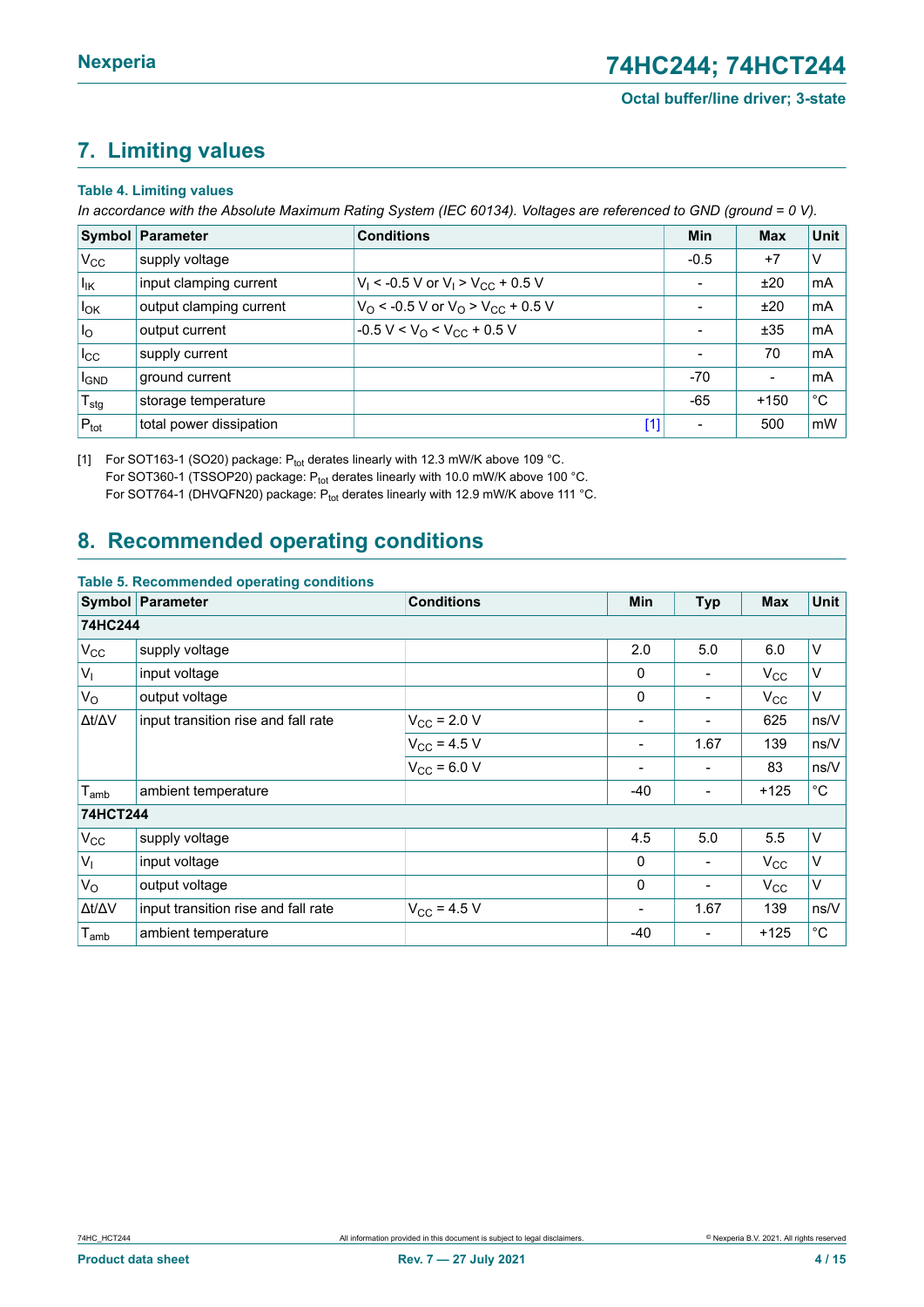# <span id="page-4-0"></span>**9. Static characteristics**

#### **Table 6. Static characteristics**

*At recommended operating conditions; voltages are referenced to GND (ground = 0 V).*

|                       | Symbol Parameter               | <b>Conditions</b>                                                        |                          | 25 °C                    |                          |                          |                              | -40 °C to +85 °C -40 °C to +125 °C Unit |                          |              |
|-----------------------|--------------------------------|--------------------------------------------------------------------------|--------------------------|--------------------------|--------------------------|--------------------------|------------------------------|-----------------------------------------|--------------------------|--------------|
|                       |                                |                                                                          | Min                      | <b>Typ</b>               | <b>Max</b>               | Min                      | <b>Max</b>                   | Min                                     | <b>Max</b>               |              |
| 74HC244               |                                |                                                                          |                          |                          |                          |                          |                              |                                         |                          |              |
| $V_{\text{IH}}$       | <b>HIGH-level</b>              | $V_{CC}$ = 2.0 V                                                         | 1.5                      | 1.2                      | $\overline{\phantom{0}}$ | 1.5                      | $\overline{\phantom{0}}$     | 1.5                                     | $\overline{\phantom{a}}$ | V            |
|                       | input voltage                  | $V_{CC}$ = 4.5 V                                                         | 3.15                     | 2.4                      |                          | 3.15                     | $\overline{a}$               | 3.15                                    |                          | V            |
|                       |                                | $V_{CC}$ = 6.0 V                                                         | 4.2                      | 3.2                      | $\blacksquare$           | 4.2                      | $\blacksquare$               | 4.2                                     | $\blacksquare$           | V            |
| $V_{\parallel L}$     | LOW-level                      | $V_{CC}$ = 2.0 V                                                         |                          | 0.8                      | 0.5                      | $\blacksquare$           | 0.5                          | $\overline{\phantom{a}}$                | 0.5                      | $\vee$       |
|                       | input voltage                  | $V_{CC}$ = 4.5 V                                                         | $\blacksquare$           | 2.1                      | 1.35                     | $\Box$                   | 1.35                         | $\blacksquare$                          | 1.35                     | $\mathsf{V}$ |
|                       |                                | $V_{CC}$ = 6.0 V                                                         | $\qquad \qquad -$        | 2.8                      | 1.8                      | $\blacksquare$           | 1.8                          | $\blacksquare$                          | 1.8                      | V            |
| <b>V<sub>OH</sub></b> | <b>HIGH-level</b>              | $V_I = V_{IH}$ or $V_{IL}$                                               |                          |                          |                          |                          |                              |                                         |                          |              |
|                       | output<br>voltage              | $I_{\text{O}}$ = -20 µA; $V_{\text{CC}}$ = 2.0 V                         | 1.9                      | 2.0                      | $\blacksquare$           | 1.9                      | $\blacksquare$               | 1.9                                     | $\blacksquare$           | $\vee$       |
|                       |                                | $I_{\text{O}}$ = -20 µA; $V_{\text{CC}}$ = 4.5 V                         | 4.4                      | 4.5                      | $\blacksquare$           | 4.4                      | $\qquad \qquad \blacksquare$ | 4.4                                     | $\overline{\phantom{a}}$ | V            |
|                       |                                | $I_{\text{O}}$ = -20 µA; $V_{\text{CC}}$ = 6.0 V                         | 5.9                      | 6.0                      | $\overline{\phantom{0}}$ | 5.9                      | $\overline{a}$               | 5.9                                     |                          | $\vee$       |
|                       |                                | $I_{\text{O}}$ = -6.0 mA; $V_{\text{CC}}$ = 4.5 V                        | 3.98                     | 4.32                     | $\blacksquare$           | 3.84                     | $\overline{\phantom{a}}$     | 3.7                                     | $\blacksquare$           | V            |
|                       |                                | $I_{\text{O}}$ = -7.8 mA; $V_{\text{CC}}$ = 6.0 V                        | 5.48                     | 5.81                     | $\overline{\phantom{0}}$ | 5.34                     | $\frac{1}{2}$                | 5.2                                     | $\overline{\phantom{a}}$ | V            |
| $V_{OL}$              | LOW-level                      | $V_1 = V_{1H}$ or $V_{II}$                                               |                          |                          |                          |                          |                              |                                         |                          |              |
|                       | output<br>voltage              | $I_{\text{O}}$ = 20 µA; $V_{\text{CC}}$ = 2.0 V                          | $\frac{1}{2}$            | $\Omega$                 | 0.1                      | $\blacksquare$           | 0.1                          | $\overline{\phantom{a}}$                | 0.1                      | V            |
|                       |                                | $I_{\text{O}}$ = 20 µA; $V_{\text{CC}}$ = 4.5 V                          | $\frac{1}{2}$            | $\Omega$                 | 0.1                      | $\blacksquare$           | 0.1                          | $\overline{\phantom{a}}$                | 0.1                      | V            |
|                       |                                | $I_{\text{O}}$ = 20 µA; $V_{\text{CC}}$ = 6.0 V                          | $\blacksquare$           | $\Omega$                 | 0.1                      | $\blacksquare$           | 0.1                          | $\blacksquare$                          | 0.1                      | V            |
|                       |                                | $I_{\text{O}}$ = 6.0 mA; $V_{\text{CC}}$ = 4.5 V                         | $\blacksquare$           | 0.15                     | 0.26                     | $\blacksquare$           | 0.33                         | $\overline{\phantom{a}}$                | 0.4                      | V            |
|                       |                                | $IO$ = 7.8 mA; $VCC$ = 6.0 V                                             | $\overline{a}$           | 0.16                     | 0.26                     | $\blacksquare$           | 0.33                         | $\blacksquare$                          | 0.4                      | $\vee$       |
| h.                    | current                        | input leakage $ V_1 = V_{CC}$ or GND; $V_{CC} = 6.0$ V                   | $\overline{\phantom{a}}$ | $\overline{\phantom{a}}$ | ±0.1                     | $\overline{\phantom{a}}$ | ±1.0                         | $\overline{\phantom{a}}$                | ±1.0                     | μA           |
| $I_{OZ}$              | OFF-state<br>output<br>current | $V_1 = V_{1H}$ or $V_{1L}$ ; $V_{CC} = 6.0 V$ ;<br>$V_O = V_{CC}$ or GND | $\blacksquare$           |                          | ±0.5                     |                          | ±5.0                         |                                         | ±10                      | μA           |
| $I_{\rm CC}$          | supply<br>current              | $V_1 = V_{CC}$ or GND; $I_0 = 0$ A;<br>$V_{CC}$ = 6.0 V                  | $\qquad \qquad -$        | $\overline{\phantom{a}}$ | 8.0                      | $\overline{\phantom{a}}$ | 80                           | $\overline{\phantom{a}}$                | 160                      | μA           |
| C <sub>1</sub>        | input<br>capacitance           |                                                                          | $\overline{\phantom{a}}$ | 3.5                      |                          |                          |                              |                                         | $\blacksquare$           | pF           |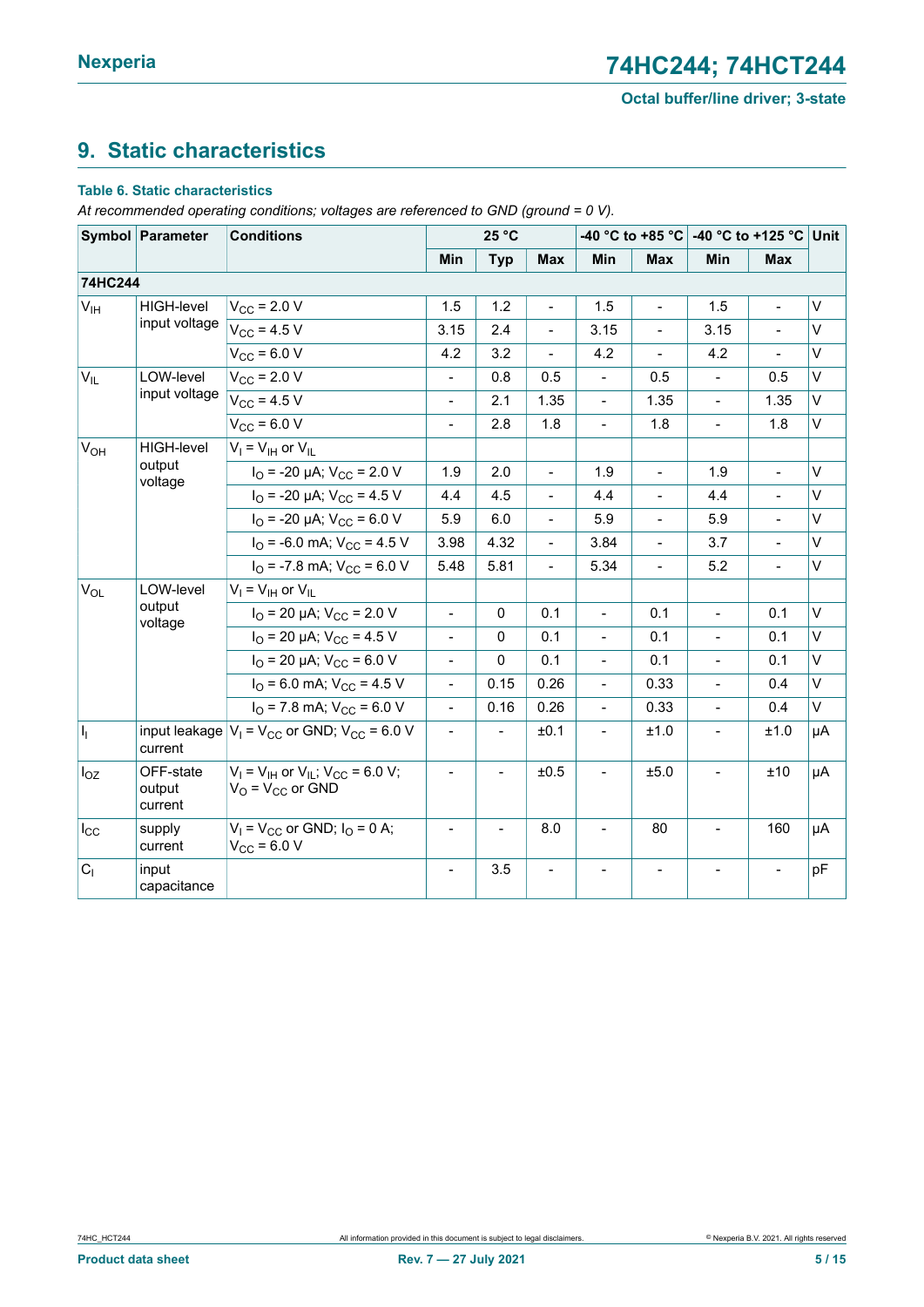# **Nexperia 74HC244; 74HCT244**

#### **Octal buffer/line driver; 3-state**

|                       | Symbol Parameter                | 25 °C<br><b>Conditions</b>                                                                                                     |                          |              | -40 °C to +85 °C         | -40 °C to +125 °C Unit       |                          |                          |                          |        |
|-----------------------|---------------------------------|--------------------------------------------------------------------------------------------------------------------------------|--------------------------|--------------|--------------------------|------------------------------|--------------------------|--------------------------|--------------------------|--------|
|                       |                                 |                                                                                                                                | Min                      | <b>Typ</b>   | <b>Max</b>               | Min                          | <b>Max</b>               | Min                      | <b>Max</b>               |        |
| 74HCT244              |                                 |                                                                                                                                |                          |              |                          |                              |                          |                          |                          |        |
| $V_{\text{IH}}$       | HIGH-level<br>input voltage     | $V_{CC}$ = 4.5 V to 5.5 V                                                                                                      | 2.0                      | 1.6          | $\blacksquare$           | 2.0                          |                          | 2.0                      |                          | V      |
| $V_{IL}$              | LOW-level<br>input voltage      | $V_{CC}$ = 4.5 V to 5.5 V                                                                                                      | $\overline{\phantom{a}}$ | 1.2          | 0.8                      |                              | 0.8                      |                          | 0.8                      | $\vee$ |
| V <sub>OH</sub>       | <b>HIGH-level</b>               | $V_1$ = $V_{\text{IH}}$ or $V_{\text{IL}}$ ; $V_{\text{CC}}$ = 4.5 V                                                           |                          |              |                          |                              |                          |                          |                          |        |
|                       | output<br>voltage               | $I_{\Omega}$ = -20 µA                                                                                                          | 4.4                      | 4.5          | $\blacksquare$           | 4.4                          | $\overline{\phantom{a}}$ | 4.4                      | $\overline{\phantom{a}}$ | $\vee$ |
|                       |                                 | $I_{\Omega}$ = -6 mA                                                                                                           | 3.98                     | 4.32         | $\blacksquare$           | 3.84                         | $\overline{\phantom{a}}$ | 3.7                      | $\blacksquare$           | V      |
| <b>V<sub>OL</sub></b> | LOW-level                       | $V_1 = V_{1H}$ or $V_{1L}$ ; $V_{CC} = 4.5$ V                                                                                  |                          |              |                          |                              |                          |                          |                          |        |
|                       | output<br>voltage               | $I_{\Omega}$ = 20 µA                                                                                                           | $\blacksquare$           | $\mathbf{0}$ | 0.1                      | $\blacksquare$               | 0.1                      | $\blacksquare$           | 0.1                      | $\vee$ |
|                       |                                 | $I_{\rm O}$ = 6.0 mA                                                                                                           | $\blacksquare$           | 0.16         | 0.26                     | $\blacksquare$               | 0.33                     |                          | 0.4                      | V      |
| $I_1$                 | current                         | input leakage $ V_1 = V_{CC}$ or GND; $V_{CC} = 5.5$ V                                                                         | $\blacksquare$           |              | ±0.1                     |                              | ±1.0                     |                          | ±1.0                     | μA     |
| $I_{OZ}$              | OFF-state<br>output<br>current  | $V_I = V_{IH}$ or $V_{IL}$ ; $V_{CC} = 5.5$ V;<br>$V_O = V_{CC}$ or GND                                                        |                          |              | ±0.5                     | $\overline{\phantom{0}}$     | ±5.0                     | $\blacksquare$           | ±10                      | μA     |
| $I_{\rm CC}$          | supply<br>current               | $V_1$ = $V_{CC}$ or GND; $V_{CC}$ = 5.5 V;<br>$I_{\rm O} = 0$ A                                                                | $\blacksquare$           |              | 8.0                      | $\overline{\phantom{0}}$     | 80                       | $\blacksquare$           | 160                      | μA     |
| $\Delta I_{\rm CC}$   | additional<br>supply<br>current | per input pin; $V_1 = V_{CC} - 2.1 V$ ;<br>other inputs at V <sub>CC</sub> or GND;<br>$V_{CC}$ = 4.5 V to 5.5 V; $I_{O}$ = 0 A | $\overline{\phantom{a}}$ | 70           | 252                      | $\overline{\phantom{0}}$     | 315                      | $\overline{\phantom{a}}$ | 343                      | μA     |
| C <sub>1</sub>        | input<br>capacitance            |                                                                                                                                | $\overline{\phantom{a}}$ | 3.5          | $\overline{\phantom{a}}$ | $\qquad \qquad \blacksquare$ |                          |                          | $\blacksquare$           | pF     |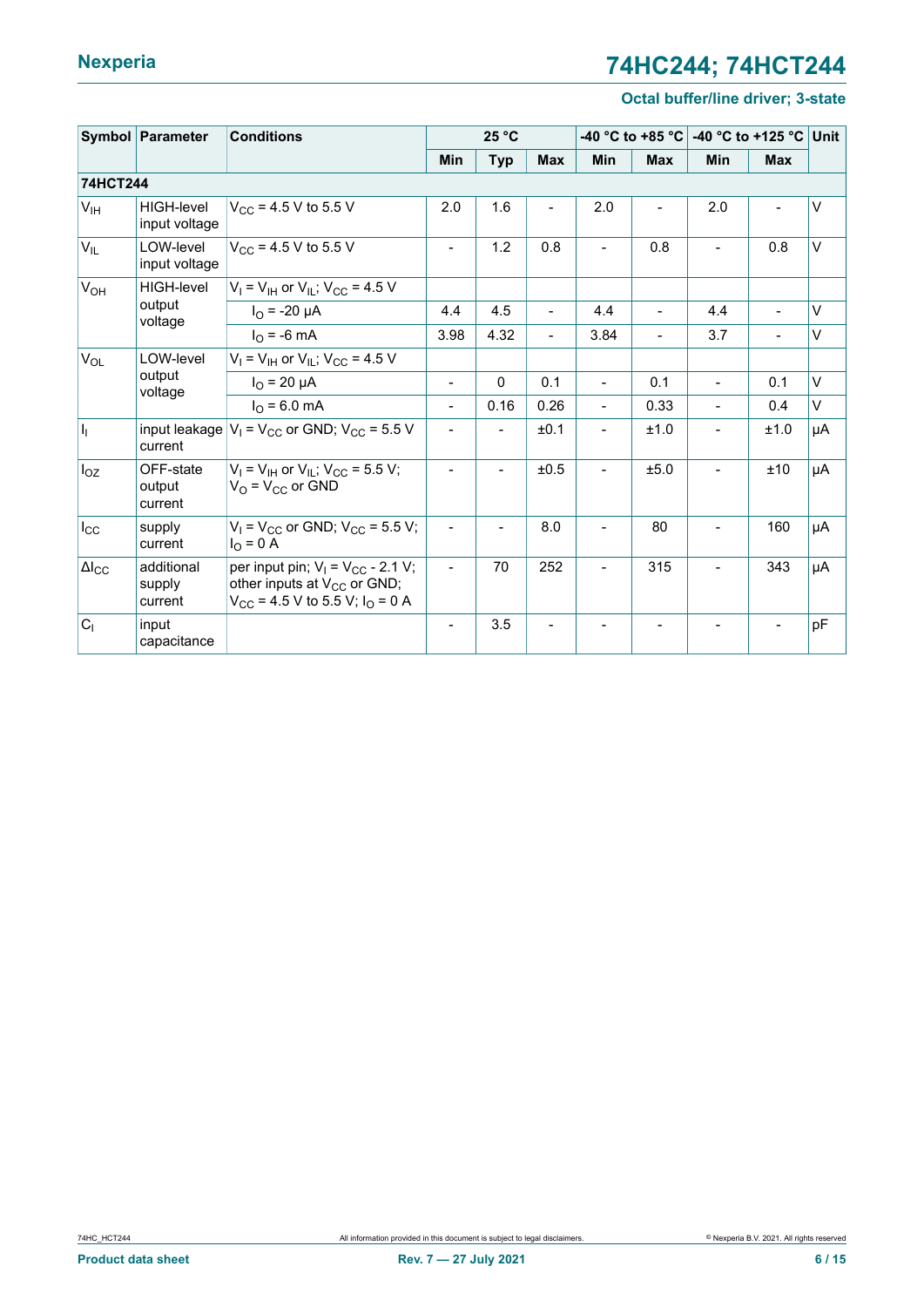# <span id="page-6-1"></span><span id="page-6-0"></span>**10. Dynamic characteristics**

#### **Table 7. Dynamic characteristics**

*GND = 0 V; for test circuit see [Fig. 8](#page-8-0).* 

|                   | Symbol Parameter                    | <b>Conditions</b>                                                             |                          | 25 °C          |                |                          | -40 °C to +85 °C         | -40 °C to +125 °C            |                | Unit |
|-------------------|-------------------------------------|-------------------------------------------------------------------------------|--------------------------|----------------|----------------|--------------------------|--------------------------|------------------------------|----------------|------|
|                   |                                     |                                                                               | Min                      | <b>Typ</b>     | Max            | Min                      | Max                      | Min                          | Max            |      |
| 74HC244           |                                     |                                                                               |                          |                |                |                          |                          |                              |                |      |
| $t_{pd}$          | propagation                         | nAn to nYn; see Fig. 6<br>$[1]$                                               |                          |                |                |                          |                          |                              |                |      |
|                   | delay                               | $V_{\text{CC}}$ = 2.0 V                                                       | $\overline{\phantom{a}}$ | 30             | 110            | $\overline{\phantom{0}}$ | 145                      | $\overline{\phantom{0}}$     | 165            | ns   |
|                   |                                     | $V_{CC}$ = 4.5 V                                                              | $\blacksquare$           | 11             | 22             | $\blacksquare$           | 28                       | $\qquad \qquad \blacksquare$ | 33             | ns   |
|                   |                                     | $V_{CC}$ = 5.0 V; C <sub>L</sub> = 15 pF                                      | $\blacksquare$           | 9              | $\frac{1}{2}$  | $\frac{1}{2}$            | $\blacksquare$           | $\overline{\phantom{0}}$     | $\blacksquare$ | ns   |
|                   |                                     | $V_{CC}$ = 6.0 V                                                              | $\blacksquare$           | 9              | 19             | $\overline{\phantom{a}}$ | 24                       | $\overline{a}$               | 28             | ns   |
| $t_{en}$          | enable time                         | nOE to nYn; see Fig. 7<br>$[2]$                                               |                          |                |                |                          |                          |                              |                |      |
|                   |                                     | $V_{\rm CC}$ = 2.0 V                                                          | $\blacksquare$           | 36             | 150            | $\frac{1}{2}$            | 190                      | $\overline{a}$               | 225            | ns   |
|                   |                                     | $V_{CC}$ = 4.5 V                                                              | $\blacksquare$           | 13             | 30             | $\overline{\phantom{a}}$ | 38                       | $\qquad \qquad \blacksquare$ | 45             | ns   |
|                   |                                     | $V_{CC} = 6.0 V$                                                              | $\overline{\phantom{a}}$ | 10             | 26             | $\frac{1}{2}$            | 33                       | $\overline{\phantom{0}}$     | 38             | ns   |
| $t_{dis}$         | disable time                        | nOE to nYn; see Fig. 7<br>$[3]$                                               |                          |                |                |                          |                          |                              |                |      |
|                   |                                     | $V_{\text{CC}}$ = 2.0 V                                                       | $\overline{a}$           | 39             | 150            |                          | 190                      |                              | 225            | ns   |
|                   |                                     | $V_{CC}$ = 4.5 V                                                              | $\frac{1}{2}$            | 14             | 30             | $\frac{1}{2}$            | 38                       | $\overline{\phantom{0}}$     | 45             | ns   |
|                   |                                     | $V_{CC}$ = 6.0 V                                                              | $\blacksquare$           | 11             | 26             | $\overline{a}$           | 33                       | $\overline{a}$               | 38             | ns   |
| $ t_t $           | transition                          | see Fig. 6<br>$[4]$                                                           |                          |                |                |                          |                          |                              |                |      |
|                   | time                                | $V_{\rm CC}$ = 2.0 V                                                          | $\blacksquare$           | 14             | 60             | $\overline{a}$           | 75                       | $\overline{a}$               | 90             | ns   |
|                   |                                     | $V_{CC}$ = 4.5 V                                                              | $\overline{a}$           | 5              | 12             | $\overline{a}$           | 15                       |                              | 18             | ns   |
|                   |                                     | $V_{CC}$ = 6.0 V                                                              | $\blacksquare$           | $\overline{4}$ | 10             | $\blacksquare$           | 13                       | $\qquad \qquad \blacksquare$ | 15             | ns   |
| $C_{\mathsf{PD}}$ | power<br>dissipation<br>capacitance | per buffer; $V_1$ = GND to $V_{CC}$ [5]                                       | $\overline{\phantom{a}}$ | 35             | $\blacksquare$ | $\blacksquare$           | $\overline{\phantom{a}}$ | $\overline{\phantom{a}}$     | $\blacksquare$ | рF   |
| 74HCT244          |                                     |                                                                               |                          |                |                |                          |                          |                              |                |      |
| $t_{pd}$          | propagation                         | nAn to nYn; see Fig. 6<br>[1]                                                 |                          |                |                |                          |                          |                              |                |      |
|                   | delay                               | $V_{\rm CC}$ = 4.5 V                                                          | $\blacksquare$           | 13             | 22             | $\blacksquare$           | 28                       | $\qquad \qquad \blacksquare$ | 33             | ns   |
|                   |                                     | $V_{CC}$ = 5.0 V; C <sub>L</sub> = 15 pF                                      | $\blacksquare$           | 11             | $\blacksquare$ |                          |                          |                              | $\blacksquare$ | ns   |
| $t_{en}$          | enable time                         | $n\overline{OE}$ to nYn; $V_{CC}$ = 4.5 V;<br>[2]<br>see Fig. 7               | $\overline{\phantom{a}}$ | 15             | 30             | $\blacksquare$           | 38                       | $\overline{\phantom{0}}$     | 45             | ns   |
| $t_{dis}$         | disable time                        | $n\overline{OE}$ to nYn; $V_{CC}$ = 4.5 V;<br>$\lceil 3 \rceil$<br>see Fig. 7 | $\blacksquare$           | 15             | 25             | $\blacksquare$           | 31                       | $\frac{1}{2}$                | 38             | ns   |
| $t_t$             | transition<br>time                  | $V_{CC}$ = 4.5 V; see $Fig. 6$<br>$[4]$                                       | $\blacksquare$           | 5              | 12             | $\overline{a}$           | 15                       | $\overline{a}$               | 18             | ns   |
| $C_{PD}$          | power<br>dissipation<br>capacitance | per buffer;<br>$[5]$<br>$V_1$ = GND to $V_{CC}$ - 1.5 V                       | $\blacksquare$           | 35             | $\overline{a}$ |                          |                          |                              |                | pF   |

[1]  $t_{pd}$  is the same as  $t_{PHL}$  and  $t_{PLH}$ .

[2]  $t_{en}$  is the same as  $t_{PZH}$  and  $t_{PZL}$ .<br>[3]  $t_{dis}$  is the same as  $t_{PHZ}$  and  $t_{PLZ}$ .

 $t_{dis}$  is the same as  $t_{PHZ}$  and  $t_{PLZ}$ .

[4]  $t_t$  is the same as  $t_{\text{THL}}$  and  $t_{\text{TLH}}$ .

 $[5]$  C<sub>PD</sub> is used to determine the dynamic power dissipation (P<sub>D</sub> in μW): P<sub>D</sub> = C<sub>PD</sub> × V<sub>CC</sub><sup>2</sup> × f<sub>i</sub> × N + Σ (C<sub>L</sub> × V<sub>CC</sub><sup>2</sup> × f<sub>o</sub>) where:  $\mathsf{f}_\mathsf{i}$  = input frequency in MHz;  $\mathsf{f}_\mathsf{o}$  = output frequency in MHz;

 $C_{L}$  = output load capacitance in pF; V $_{\rm CC}$  = supply voltage in V;

N = number of inputs switching; Σ (C<sub>L</sub> × V<sub>CC</sub>  $^2$  × f<sub>o</sub>) = sum of outputs.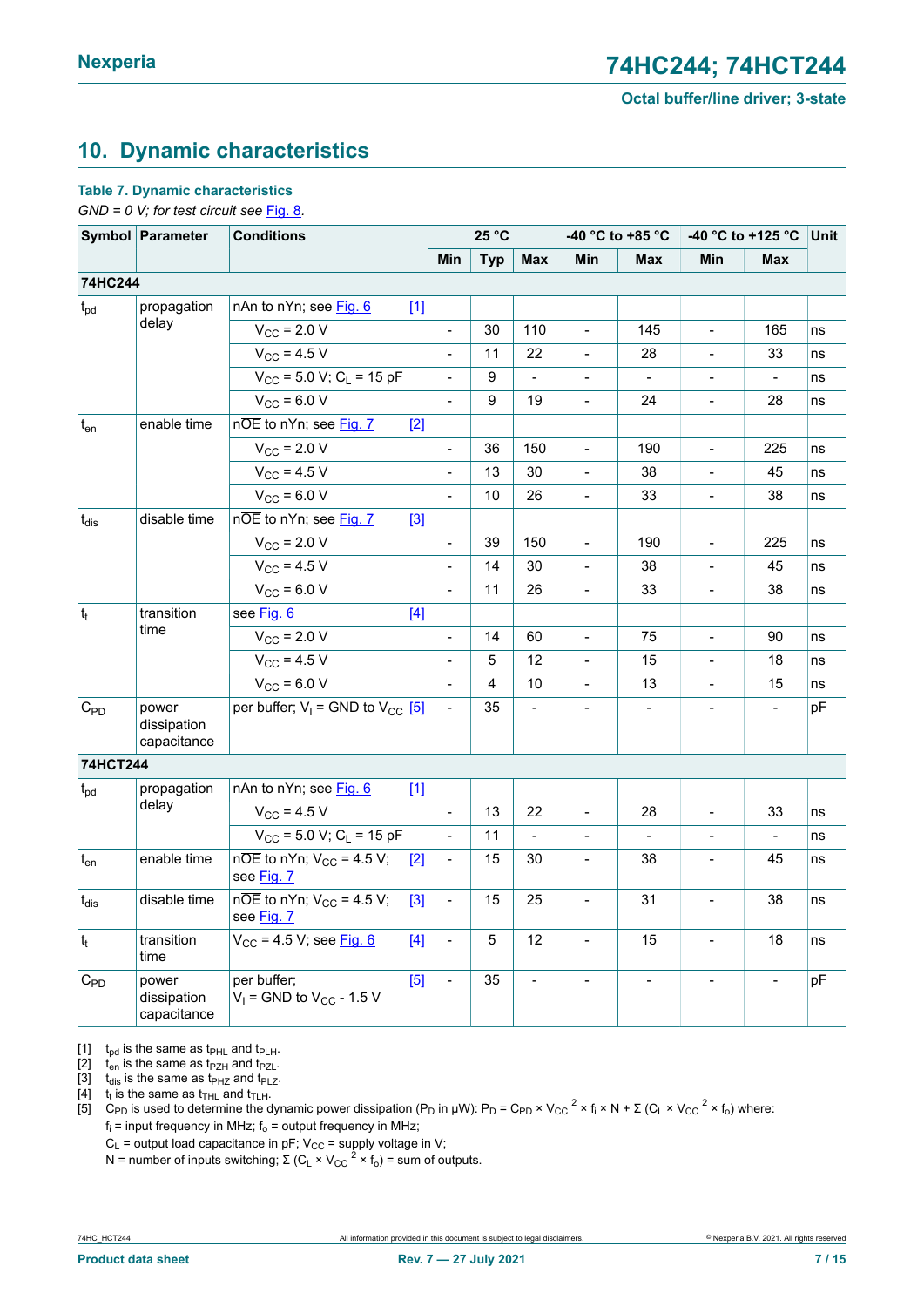<span id="page-7-1"></span><span id="page-7-0"></span>

### <span id="page-7-3"></span>**10.1. Waveforms and test circuit**

#### <span id="page-7-2"></span>**Table 8. Measurement points**

| <b>Type</b> | Input               | <b>Output</b>       |                       |                     |  |
|-------------|---------------------|---------------------|-----------------------|---------------------|--|
|             | $V_M$               | $V_{M}$             | $V_{\rm X}$           | $V_{v}$             |  |
| 74HC244     | $0.5 \times V_{CC}$ | $0.5 \times V_{CC}$ | $ 0.1 \times V_{CC} $ | $0.9 \times V_{CC}$ |  |
| 74HCT244    | 1.3V                | 1.3V                | $0.1 \times V_{CC}$   | $0.9 \times V_{CC}$ |  |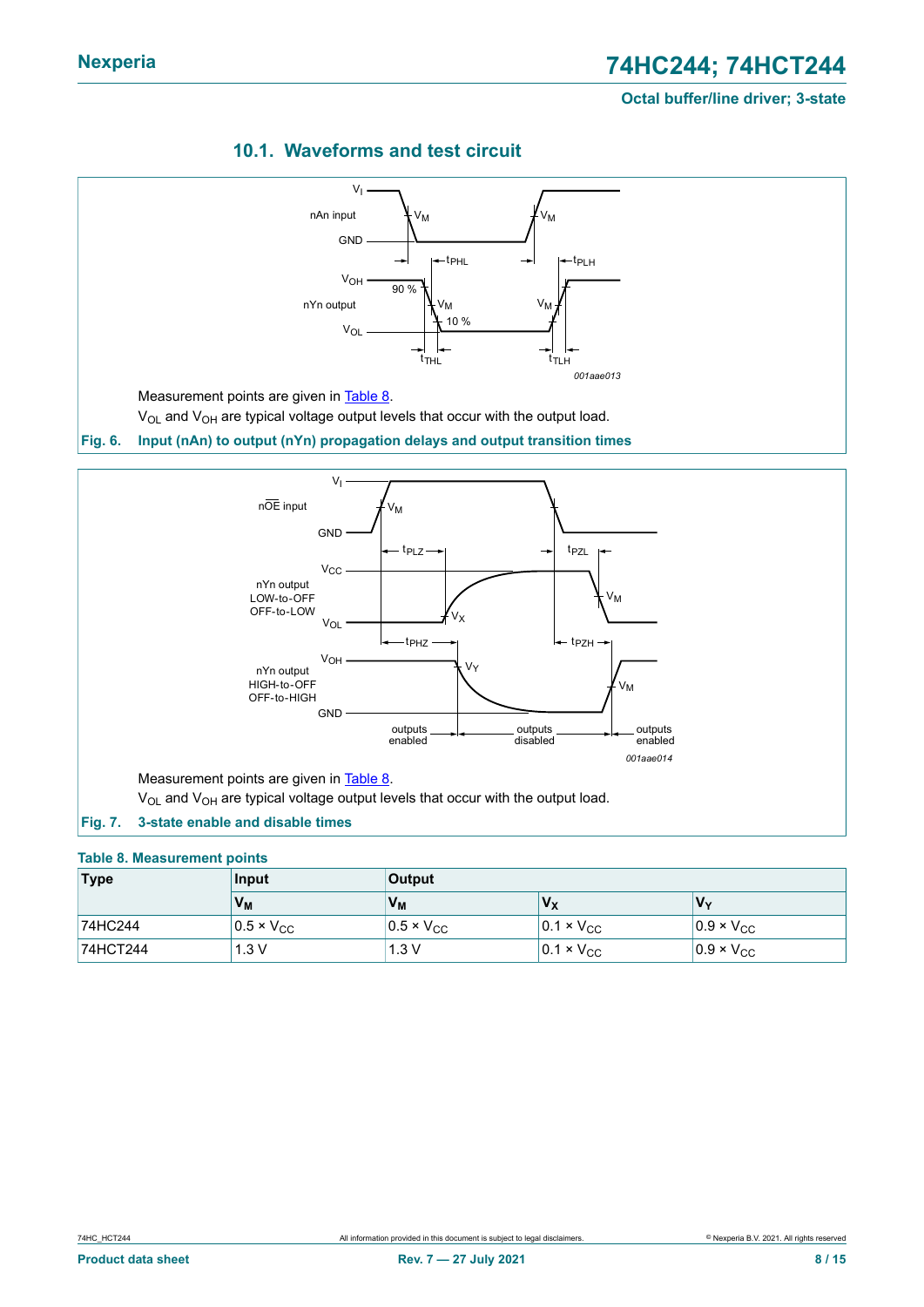# **Nexperia 74HC244; 74HCT244**

#### **Octal buffer/line driver; 3-state**

<span id="page-8-0"></span>

#### <span id="page-8-1"></span>**Fig. 8. Test circuit for measuring switching times**

#### **Table 9. Test data**

| <b>Type</b> | Input    |                                 | Load                        |                 | <b>S1 position</b> |                        |                   |
|-------------|----------|---------------------------------|-----------------------------|-----------------|--------------------|------------------------|-------------------|
|             |          | ւ <sub>r</sub> , ւ <sub>f</sub> | ◡                           | ≀R <sub>L</sub> | <b>IPHL, IPLH</b>  | երշн, <sup>լ</sup> թнշ | <b>TPZL, TPLZ</b> |
| 74HC244     | $V_{CC}$ | 6 ns                            | 15 pF, 50 pF   1 kΩ         |                 | open               | <b>GND</b>             | 'V <sub>CC</sub>  |
| 74HCT244    | 3V       | 6 ns                            | $15$ pF, 50 pF $\vert$ 1 kΩ |                 | open               | <b>GND</b>             | V <sub>CC</sub>   |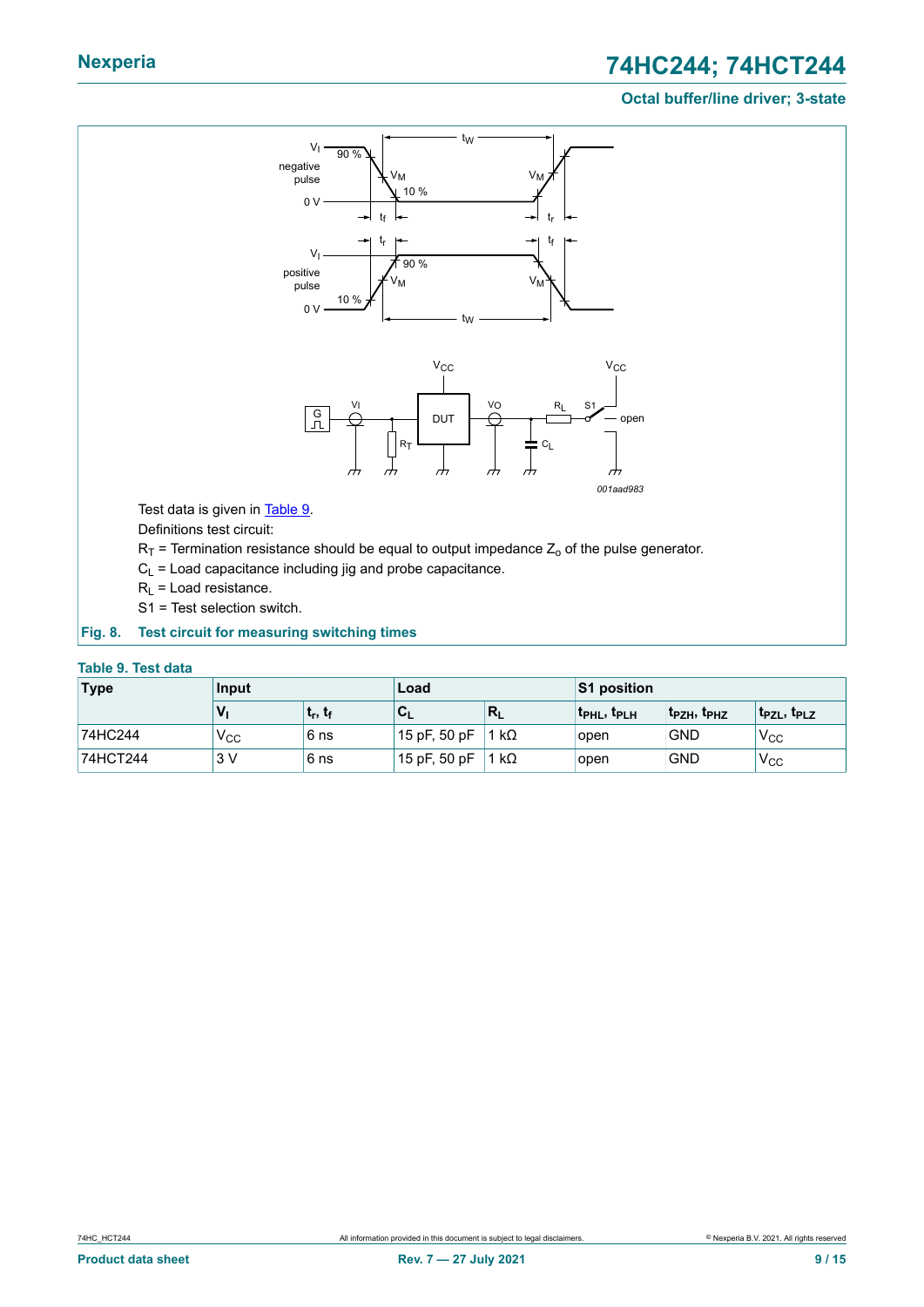### <span id="page-9-0"></span>**11. Package outline**



#### **Fig. 9. Package outline SOT163-1 (SO20)**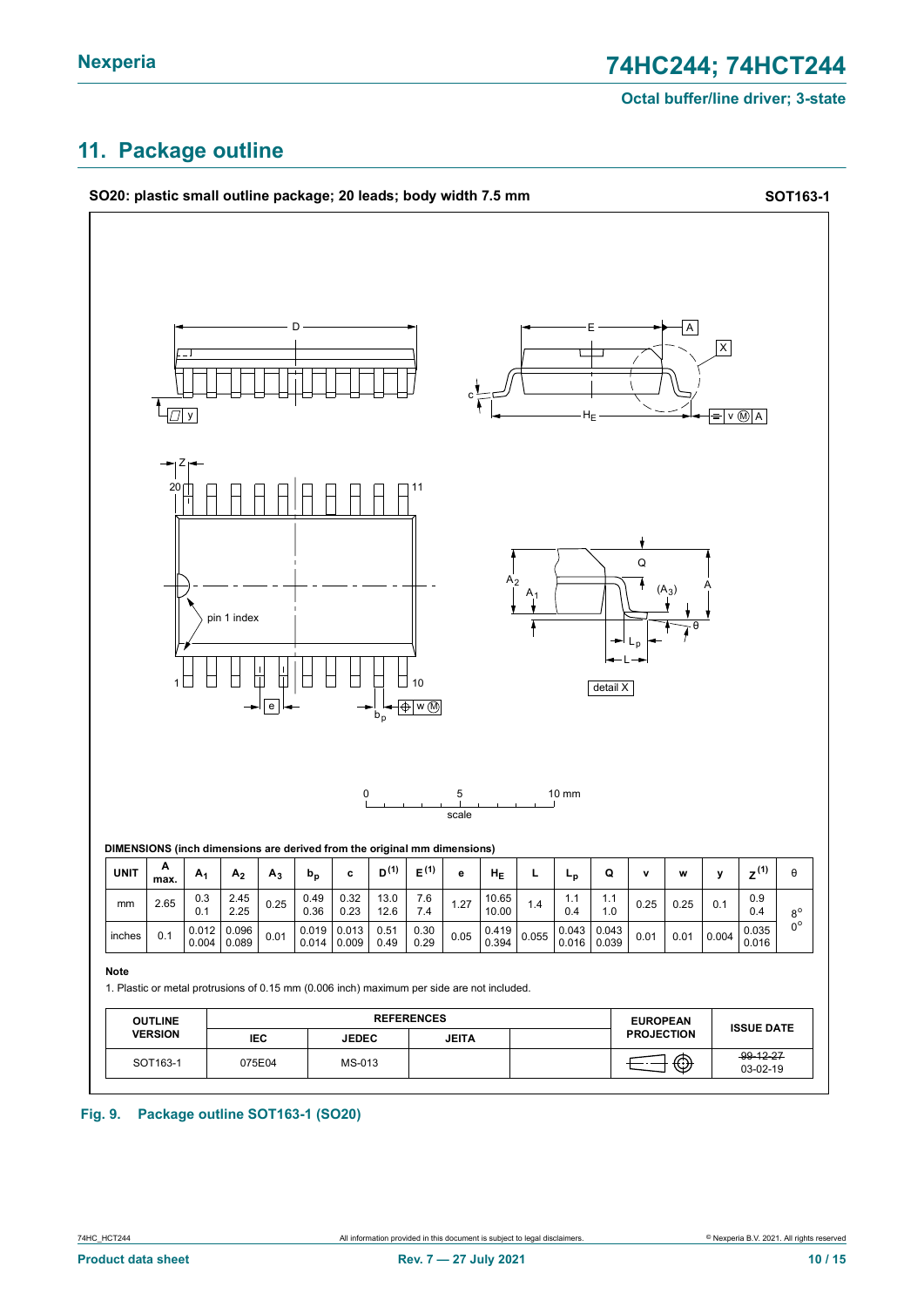

**Fig. 10. Package outline SOT360-1 (TSSOP20)**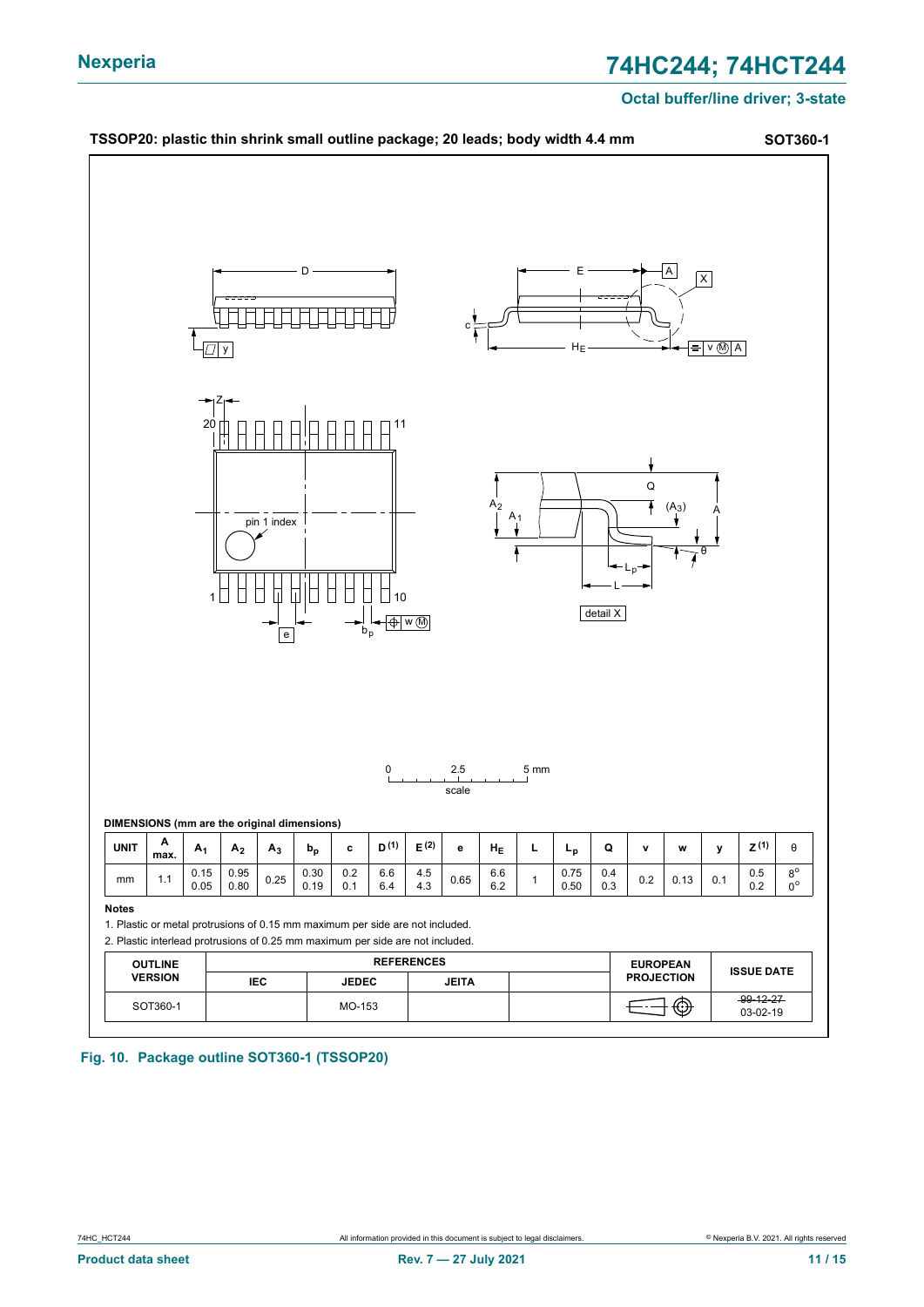# **Nexperia 74HC244; 74HCT244**

#### **Octal buffer/line driver; 3-state**



**Fig. 11. Package outline SOT764-1 (DHVQFN20)**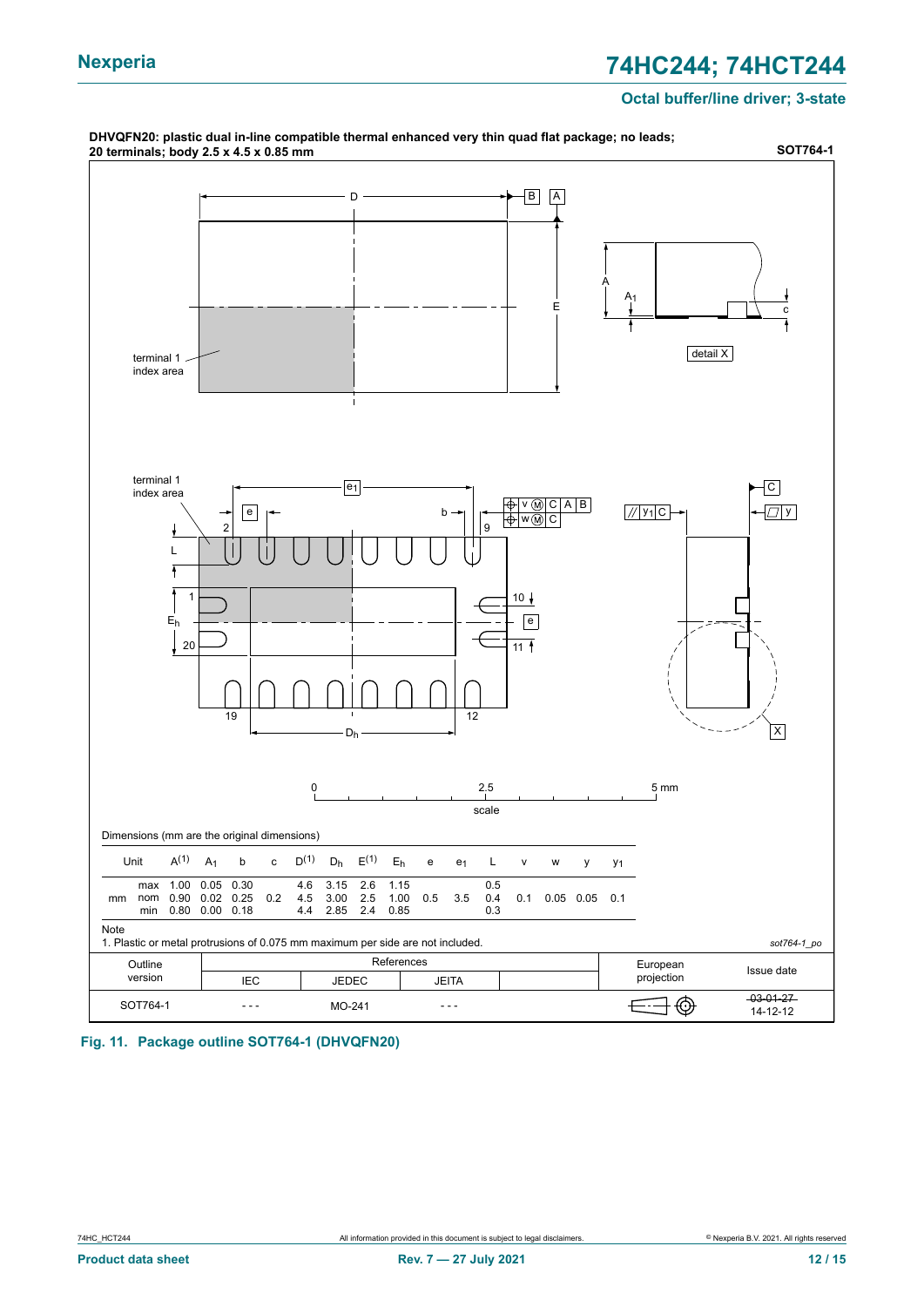# <span id="page-12-0"></span>**12. Abbreviations**

| Acronym     | <b>Description</b>                             |
|-------------|------------------------------------------------|
| <b>CMOS</b> | <b>Complementary Metal Oxide Semiconductor</b> |
| <b>DUT</b>  | Device Under Test                              |
| <b>ESD</b>  | ElectroStatic Discharge                        |
| <b>HBM</b>  | Human Body Model                               |
| <b>MM</b>   | Machine Model                                  |
| <b>TTL</b>  | Transistor-Transistor Logic                    |

# <span id="page-12-1"></span>**13. Revision history**

| Table 11. Revision history |                                                                                                                                                                                                    |                                                                                                                                                                                                                                                |                      |                     |  |  |  |
|----------------------------|----------------------------------------------------------------------------------------------------------------------------------------------------------------------------------------------------|------------------------------------------------------------------------------------------------------------------------------------------------------------------------------------------------------------------------------------------------|----------------------|---------------------|--|--|--|
| <b>Document ID</b>         | Release date                                                                                                                                                                                       | Data sheet status                                                                                                                                                                                                                              | <b>Change notice</b> | <b>Supersedes</b>   |  |  |  |
| 74HC_HCT244 v.7            | 20210727                                                                                                                                                                                           | Product data sheet                                                                                                                                                                                                                             |                      | 74HC HCT244 v.6     |  |  |  |
| Modifications:             | Type numbers 74HC244DB and 74HCT244DB (SOT339-1/SSOP20) removed.<br>Section 2 updated.                                                                                                             |                                                                                                                                                                                                                                                |                      |                     |  |  |  |
| 74HC HCT244 v.6            | 20190927                                                                                                                                                                                           | Product data sheet                                                                                                                                                                                                                             |                      | 74HC HCT244 v.5     |  |  |  |
| Modifications:             | guidelines of Nexperia.                                                                                                                                                                            | The format of this data sheet has been redesigned to comply with the identity<br>Legal texts have been adapted to the new company name where appropriate.<br>Table 4: Derating values for $P_{tot}$ total power dissipation have been updated. |                      |                     |  |  |  |
| 74HC HCT244 v.5            | 20160226                                                                                                                                                                                           | Product data sheet                                                                                                                                                                                                                             |                      | 74HC HCT244 v.4     |  |  |  |
| Modifications:             |                                                                                                                                                                                                    | Type numbers 74HC244N and 74HCT244N (SOT146-1) removed.                                                                                                                                                                                        |                      |                     |  |  |  |
| 74HC_HCT244 v.4            | 20120924                                                                                                                                                                                           | Product data sheet                                                                                                                                                                                                                             |                      | 74HC HCT244 v.3     |  |  |  |
| Modifications:             | The format of this data sheet has been redesigned to comply with the new identity<br>guidelines of NXP Semiconductors.<br>Legal texts have been adapted to the new company name where appropriate. |                                                                                                                                                                                                                                                |                      |                     |  |  |  |
| 74HC HCT244 v.3            | 20051222                                                                                                                                                                                           | Product data sheet                                                                                                                                                                                                                             |                      | 74HC_HCT244_CNV v.2 |  |  |  |
| 74HC HCT244 CNV v.2        | 19901201                                                                                                                                                                                           | Product specification                                                                                                                                                                                                                          |                      |                     |  |  |  |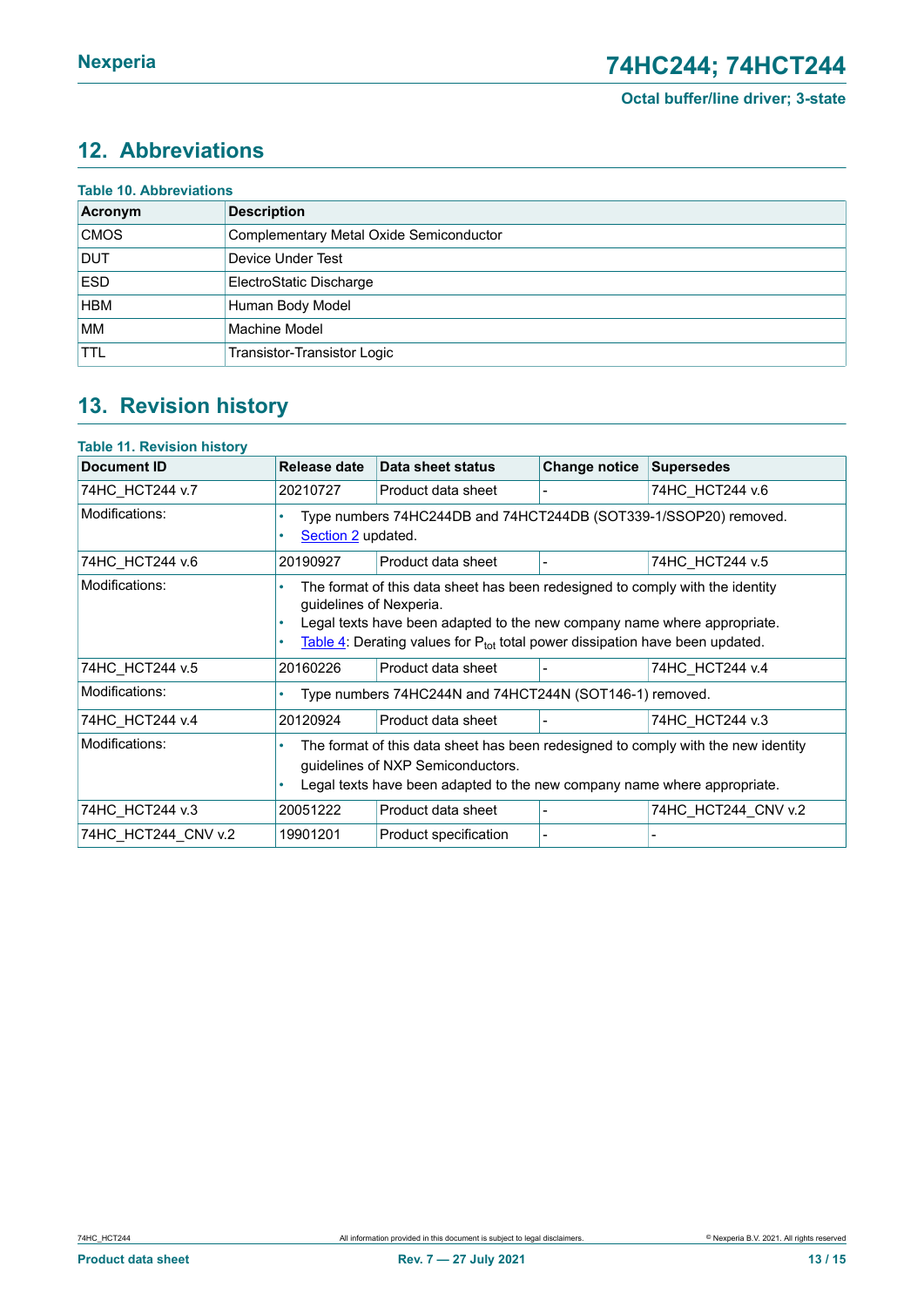# <span id="page-13-0"></span>**14. Legal information**

#### **Data sheet status**

| Document status<br>$[1]$ [2]      | Product<br>status [3] | <b>Definition</b>                                                                           |
|-----------------------------------|-----------------------|---------------------------------------------------------------------------------------------|
| Objective [short]<br>data sheet   | Development           | This document contains data from<br>the objective specification for<br>product development. |
| Preliminary [short]<br>data sheet | Qualification         | This document contains data from<br>the preliminary specification.                          |
| Product [short]<br>data sheet     | Production            | This document contains the product<br>specification.                                        |

[1] Please consult the most recently issued document before initiating or completing a design.

- The term 'short data sheet' is explained in section "Definitions".
- [3] The product status of device(s) described in this document may have changed since this document was published and may differ in case of multiple devices. The latest product status information is available on the internet at [https://www.nexperia.com.](https://www.nexperia.com)

#### **Definitions**

**Draft** — The document is a draft version only. The content is still under internal review and subject to formal approval, which may result in modifications or additions. Nexperia does not give any representations or warranties as to the accuracy or completeness of information included herein and shall have no liability for the consequences of use of such information.

**Short data sheet** — A short data sheet is an extract from a full data sheet with the same product type number(s) and title. A short data sheet is intended for quick reference only and should not be relied upon to contain detailed and full information. For detailed and full information see the relevant full data sheet, which is available on request via the local Nexperia sales office. In case of any inconsistency or conflict with the short data sheet, the full data sheet shall prevail.

**Product specification** — The information and data provided in a Product data sheet shall define the specification of the product as agreed between Nexperia and its customer, unless Nexperia and customer have explicitly agreed otherwise in writing. In no event however, shall an agreement be valid in which the Nexperia product is deemed to offer functions and qualities beyond those described in the Product data sheet.

#### **Disclaimers**

**Limited warranty and liability** — Information in this document is believed to be accurate and reliable. However, Nexperia does not give any representations or warranties, expressed or implied, as to the accuracy or completeness of such information and shall have no liability for the consequences of use of such information. Nexperia takes no responsibility for the content in this document if provided by an information source outside of Nexperia.

In no event shall Nexperia be liable for any indirect, incidental, punitive, special or consequential damages (including - without limitation - lost profits, lost savings, business interruption, costs related to the removal or replacement of any products or rework charges) whether or not such damages are based on tort (including negligence), warranty, breach of contract or any other legal theory.

Notwithstanding any damages that customer might incur for any reason whatsoever, Nexperia's aggregate and cumulative liability towards customer for the products described herein shall be limited in accordance with the Terms and conditions of commercial sale of Nexperia.

**Right to make changes** — Nexperia reserves the right to make changes to information published in this document, including without limitation specifications and product descriptions, at any time and without notice. This document supersedes and replaces all information supplied prior to the publication hereof.

**Suitability for use** — Nexperia products are not designed, authorized or warranted to be suitable for use in life support, life-critical or safety-critical systems or equipment, nor in applications where failure or malfunction of an Nexperia product can reasonably be expected to result in personal

#### **Octal buffer/line driver; 3-state**

injury, death or severe property or environmental damage. Nexperia and its suppliers accept no liability for inclusion and/or use of Nexperia products in such equipment or applications and therefore such inclusion and/or use is at the customer's own risk.

**Quick reference data** — The Quick reference data is an extract of the product data given in the Limiting values and Characteristics sections of this document, and as such is not complete, exhaustive or legally binding.

**Applications** — Applications that are described herein for any of these products are for illustrative purposes only. Nexperia makes no representation or warranty that such applications will be suitable for the specified use without further testing or modification.

Customers are responsible for the design and operation of their applications and products using Nexperia products, and Nexperia accepts no liability for any assistance with applications or customer product design. It is customer's sole responsibility to determine whether the Nexperia product is suitable and fit for the customer's applications and products planned, as well as for the planned application and use of customer's third party customer(s). Customers should provide appropriate design and operating safeguards to minimize the risks associated with their applications and products.

Nexperia does not accept any liability related to any default, damage, costs or problem which is based on any weakness or default in the customer's applications or products, or the application or use by customer's third party customer(s). Customer is responsible for doing all necessary testing for the customer's applications and products using Nexperia products in order to avoid a default of the applications and the products or of the application or use by customer's third party customer(s). Nexperia does not accept any liability in this respect.

**Limiting values** — Stress above one or more limiting values (as defined in the Absolute Maximum Ratings System of IEC 60134) will cause permanent damage to the device. Limiting values are stress ratings only and (proper) operation of the device at these or any other conditions above those given in the Recommended operating conditions section (if present) or the Characteristics sections of this document is not warranted. Constant or repeated exposure to limiting values will permanently and irreversibly affect the quality and reliability of the device.

**Terms and conditions of commercial sale** — Nexperia products are sold subject to the general terms and conditions of commercial sale, as published at [http://www.nexperia.com/profile/terms,](http://www.nexperia.com/profile/terms) unless otherwise agreed in a valid written individual agreement. In case an individual agreement is concluded only the terms and conditions of the respective agreement shall apply. Nexperia hereby expressly objects to applying the customer's general terms and conditions with regard to the purchase of Nexperia products by customer.

**No offer to sell or license** — Nothing in this document may be interpreted or construed as an offer to sell products that is open for acceptance or the grant, conveyance or implication of any license under any copyrights, patents or other industrial or intellectual property rights.

**Export control** — This document as well as the item(s) described herein may be subject to export control regulations. Export might require a prior authorization from competent authorities.

**Non-automotive qualified products** — Unless this data sheet expressly states that this specific Nexperia product is automotive qualified, the product is not suitable for automotive use. It is neither qualified nor tested in accordance with automotive testing or application requirements. Nexperia accepts no liability for inclusion and/or use of non-automotive qualified products in automotive equipment or applications.

In the event that customer uses the product for design-in and use in automotive applications to automotive specifications and standards, customer (a) shall use the product without Nexperia's warranty of the product for such automotive applications, use and specifications, and (b) whenever customer uses the product for automotive applications beyond Nexperia's specifications such use shall be solely at customer's own risk, and (c) customer fully indemnifies Nexperia for any liability, damages or failed product claims resulting from customer design and use of the product for automotive applications beyond Nexperia's standard warranty and Nexperia's product specifications.

**Translations** — A non-English (translated) version of a document is for reference only. The English version shall prevail in case of any discrepancy between the translated and English versions.

#### **Trademarks**

Notice: All referenced brands, product names, service names and trademarks are the property of their respective owners.